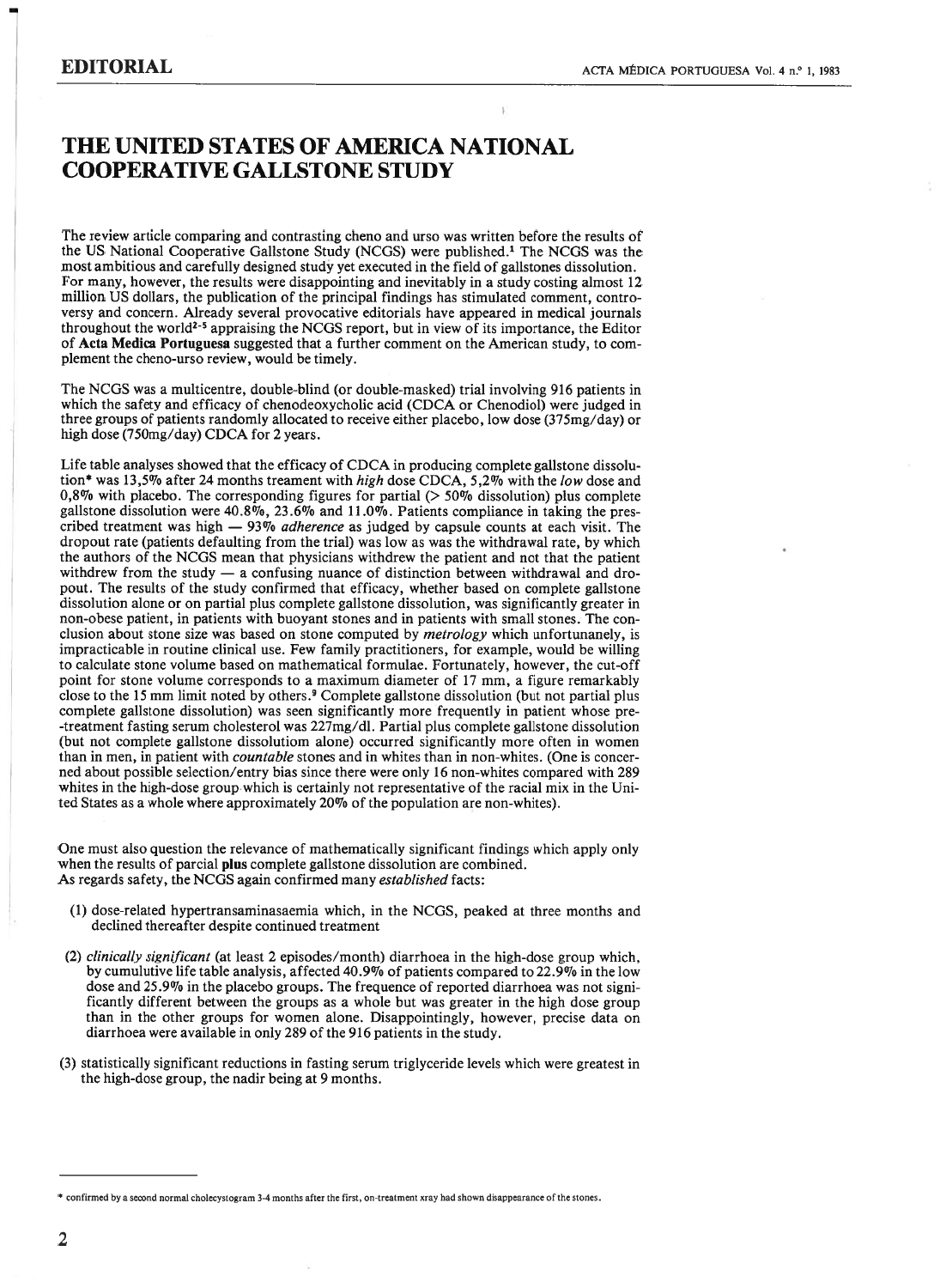There were, however, two important observations which. although not totaliy original, may well be important:

- (1) <sup>a</sup> significant increase in fasting serum cholesterol (mainiy LDL) leveis of approximately 20 mg/dl in both the low- and high-dose CDCA treated patients. Surprisingly, there was <sup>a</sup> corresponding increase of arround 10 mg/dl in the placebo group so that the increment in serum cholesterol attributable to the CDCA treatment alone, was in the order of <sup>10</sup> mg/dl and increase of about 5% above the pre-treatment values. The significance of this finding is uncertain but if confirmed in long-term studies, it could, theoretically, increase the chances of coronary heart disease in patient treated to CDCA.
- (2) Clinically significant hepatic abnormalities which led to termination of treatment in 8 of <sup>305</sup> patients in the high-dose (3% by table analysis), <sup>1</sup> of <sup>306</sup> (0.4%) in the low-dose, and <sup>1</sup> of 305 (0.4%) in the placebo group. In the patients given 750 mg CDCA/day, treatment was stopped in 7 because of *biochemical* abnormalities and in 1 because of liver biopsy changes.

So much for the facts — now for the opinions and for some views on the relevance of the NCGS report to the great mass of previously published results on clinical studies with CDCA and UDCA throughout the world.

The NCG study design was impeccable. The virtues of double-blind triais do not need extol ling here. They are vitally important when subjective end-points, such as dyspeptic symptoms, are being assessed but arguably they are less important when objective end-points, such as con firmed complete galistones dissolution or changes in the bile and blood chemistry, are being studied — provided of course that those carrying out the analyses are ignorant of the treat ment. Furthermore, the major publication on efficacy and satefy<sup>1</sup> is only one of several publications by the NCGS which have already appeared.<sup>6-8</sup> Many important results from the ancilliary studies have yet to be published. These should prove invaluable to those working in the field and their launch in the medical press is eagerly awaited. Having said that, there are many criticisms which could be levelled at the NCGS. The cynical amongst us believed that the re sults in the main publication can be summarised as being too little, too few, too late, too short and too expensive:

Too little: Too little CDCA because, by most investigators standards, the doses of CDCA used in the NCGS were inadequate. The so-called high dose of 750 mg CDCA/day corresponds, on average, to 9.0 mg kg<sup>-1</sup> day<sup>-1</sup> in men and 10.6 mg kg<sup>-1</sup> in women. Considering that the recommended dose of CDCA in non-obese is arround  $13-15$  mg CDCA kg<sup>-1</sup> day<sup>-1</sup>, the so-called low and high doses of cheno in the NGCS could more appropriately be classified as very low and low. Both are sub-optimal and in the opinion of the author this is likely to be main reason why the efficacy of CDCA in producing confirmed complete galistone dissolution in the NCGS is disappointingly and unacceptably low.

It has been claimed that the main virtue of the NCGS report is to provide well controlled data on safety — but safety with <sup>a</sup> sub-optimal dose. The study was not designed to provide infor mation about safety with 15 mg CDCA kg<sup>-1</sup> day<sup>-1</sup>. Arguably, therefore, the limited data about safety (and indeed about the efficacy of CDCA in desaturing bile and in dissolving galistones) in the small number of *petite* women who, by virtue of being small and thin, took something approaching 15 mg CDCA kg<sup>-1</sup> day<sup>-1</sup> with the 750 mg dose, is of limited value.

Too few: Too few patients with confirmed complete gallstone dissolution. While no-one doubts the scientific contributions of the NCG study and conceptual briliance of its design, the bottom line for many doctors and most patients is does it work? With a maximum efficacy for confirmed complete galistone dissolution of only 13.5% after two years treatment, the answer must be yes — but not often enough.

Too late: Too late because the results of the NCGS are no longer original. Most of the observa tions about the efficacy and safety of cheno have already been made and published from Euro pe, the United States and elsewhere — often 5 to 7 years before the NCGS results appeared.

One of the reasons for the delay lies in the long gestation period between conceiving the NCGS and extracting and publishing it — delays which are both inevitable and understandable. It is an unfortunate fact of life that it takes <sup>a</sup> long time before the protocol for such large,

government-funded multicentre studies, such as the NCGS, can be finalised with the results that when the findings are finally published, they may well be judged as being passé. Indeed, the results of the NCGS may be too late for another reason.

In the opinion of many, cheno has already been superseded by urso as the medical treatment of choice for galistone dissolution.1°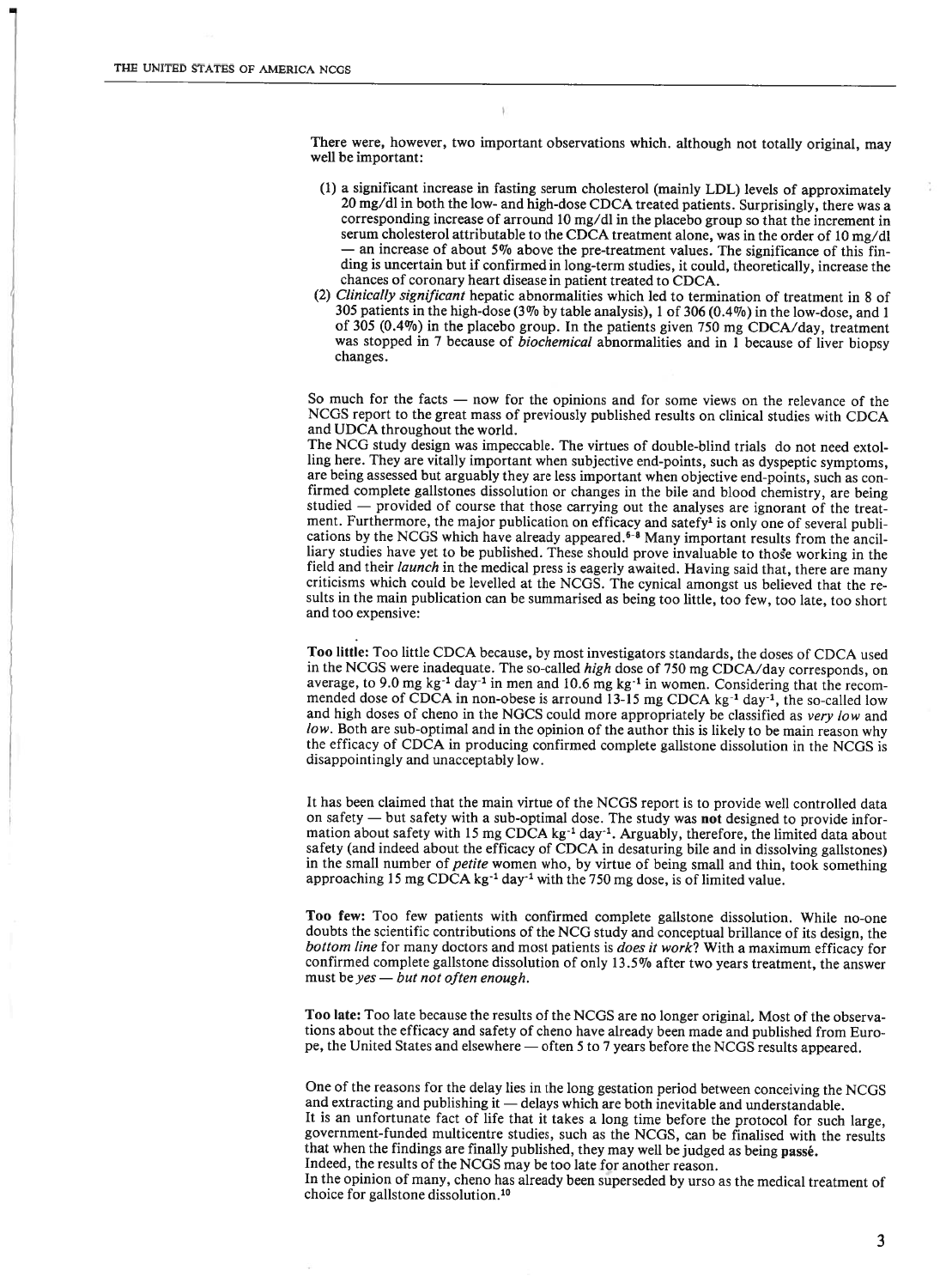Too short: Too short because no results are available for patients treated beyond 24 months. By this time, the final outcome of treatment was unknown in many cases. With longer treat ment, would some of the nonresponders ultimately show galistone dissolution? How many of the patients showing partiai dissolution wiil end up with their stones completely dissolved? Unfortunately, the answer is — by no means all. Some may develop a non-functioning gallbiadder which renders further medical treatment useiess; some may develop other complica tions such as severe biliary coiic, pancreatitis or obstructive jaundice requiring surgery; some may have non-cholesterol and, therefore non-dissolvable, stones or debris and some may de fault by completely withdrawing from the triai.

Ultimately, therefore, we need results such as those published by Maton et al., where there were only two possible final outcomes — either the stones dissolved completely (therapeutic suc cess) or treatment stopped (failure).

Too expensive: It is not our business in Europe to pass judgement on size of the NCGS budget nor on how the US government financial cake for investigative medicine should be sliced. Such judgements have been made by our American coileagues, however, and many of them feel that the expense of huge coilaborative studies, such as the NCGS and the National Cooperative Crohn's Disease Study are far from cost-effective

The NCGS report repays careful study but it is not for the casual browser. Although in general it is well written, it is not always easy to read. It is difficult, for example, to find out how many patients in the different treatment groups (rather than percentages of some unknown total) showed complete dissolution at the different times of the study. The actuarial life-table analysis provides <sup>a</sup> sophisticated method of estimating or percenting <sup>a</sup> result, after, say, 24 months treatment. The prediction is based on resuits in ali patients starting treatment and allowance is made for the time during which they actually participated in the study. But it would also have been valuable to have had *hard data*, rather than projected figures and this is not always available. Perhaps this is an inevitable consequence of <sup>a</sup> study which had 10 administrative boards or comittees, 12 treatment centres, 5 central laboratories and 18 named authors.

## **CONCLUSIONS**

Despite these criticisms, the NCGS report is the most important paper yet written about medi cal treatment of gallstones. Ironically, however, it has, at the same time, both helped and hin dered the case for medical treatment of galistones. Apart from the problems of bile acid dose and the inevitable inertia between conceiving <sup>a</sup> multi-centre study and having it approved and impianted, the NCGS has helped us by providing <sup>a</sup> standart of excellence in study design and <sup>a</sup> model of sophisticated analysis, which are unsurpassed. It may hinder us, however if the unini tiated believe (erroneously), that 13.5% complete gallstone dissolution is the maximum achie vable efficacy after 2 years CDCA tretament.

Decisions by drug registration authorities about licencing CDCA in the US and elsewhere had been deferred until the results of this study were published. But with disappointing results, they could now be faced with <sup>a</sup> dilemma. They reasonabiy have expected <sup>a</sup> clear-cut set of re commendations about CDCA and guidance about whether or not it should be made avaiiable to doctors for prescription and to gallstone patients for treatment. In the event, they got nei ther.

Caution before authorising the release of new drugs is laudable but in the case of cheno, it now seems that more harm than good would be done by delaying its marketing further. It is to be hoped, therefore, that the results of NCGS will not be judged in isolation — rather that they will be considered in conjunction with the more optimistic findings from the large number of clinical studies published from Europe and elsewhere in the world.

> Hermon Dowling Guy's Hospital. London